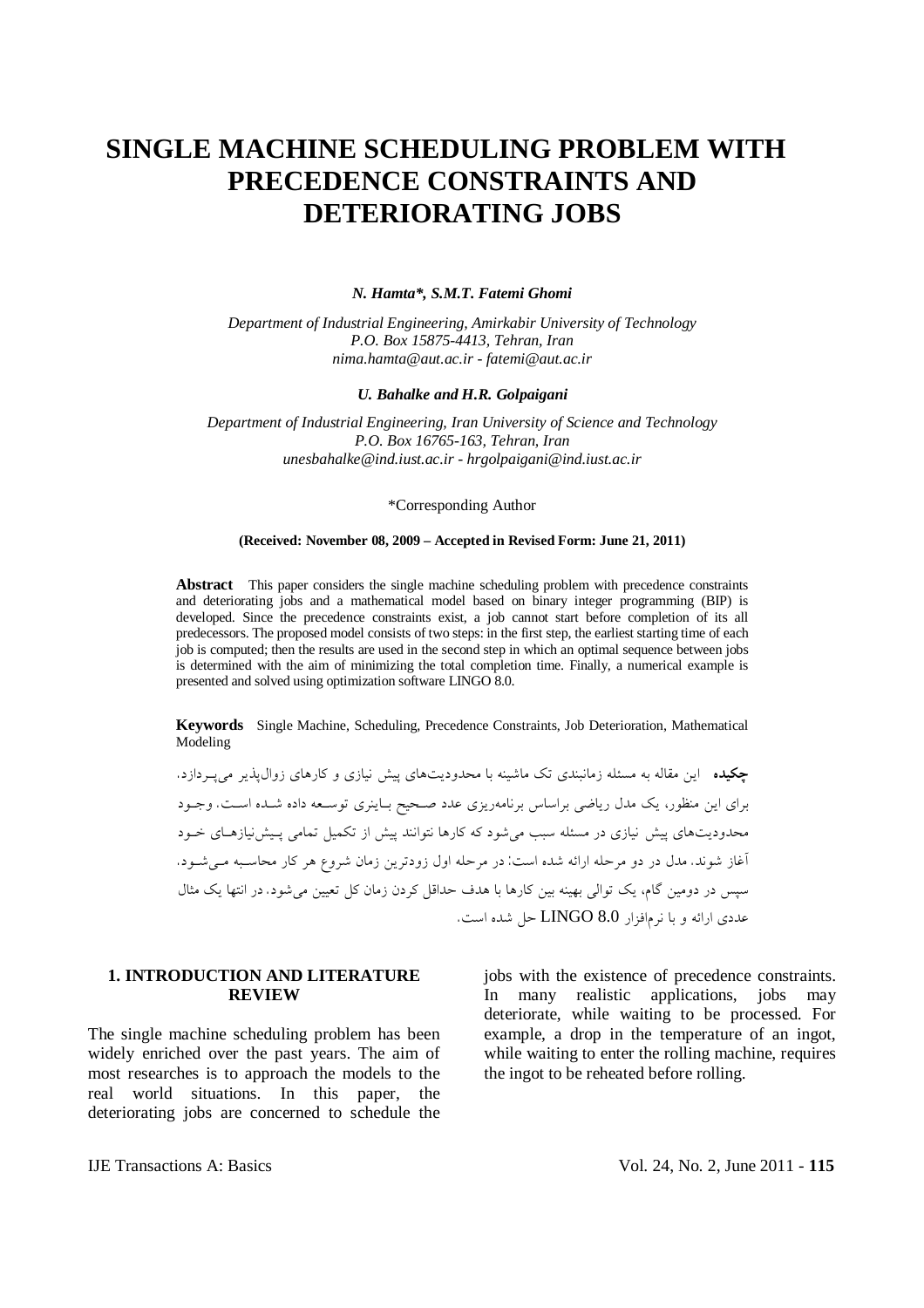**1.1. Review on deteriorating job scheduling** 

**problems** The deteriorating jobs were first introduced by Browne and Yachiali [1]. They defined the processing times for this type of jobs as a linear function of their starting time  $(a_i + b_i, St_i)$ , where  $a_i$  is the fixed part of processing time,  $b_i$  the deterioration growth rate, and *St<sup>j</sup>* the starting time of job *j*. Since then, deteriorating job scheduling problems have been widely discussed. Oron [2] studied a single machine scheduling problem with simple linear deterioration. He assumed that job processing time is a simple linear function of a jobdependent growth rate and the job starting time and tried to minimize the total absolute deviation of completion times (TADC).

Low et al. [3] investigated the non-preemptive case with the availability constraint and the objective function of minimization of the makespam. They developed a 0-1 integer programming model and showed that the problem is NP-hard. Then, they proposed some heuristics based on the bin packing concepts and a good maintenance starting strategy when half the jobs have been already processed. Raut et al. [4] introduced a capacitated single machine case and proposed several heuristics based on a multiplicative piecewise metric as an approximation of the slope of job value deterioration. Wang [5] considered the single machine scheduling problem with the effects of learning and deterioration, i.e. the processing time of jobs are defined by functions of their starting times and positions in the sequence. He proved that by considering the learning effect and deteriorating jobs, single-machine make-spam and sum of completion times (square) minimization problems remain polynomial solvable. Furthermore, he showed that the WSPT and EDD rules can construct the optimal sequence for the weighted sum of completion times and the maximum lateness, respectively.

Cheng and Sun [6] studied several single machine scheduling problems in which the processing time of each job was a linear function of its starting time (deterioration) and jobs could be rejected by paying penalties. The objectives were minimizing the make-spam, the total weighted completion time and the maximum lateness/tardiness plus the total penalty of the rejected jobs. They showed that all these problems are NP-hard and also proposed algorithms based on dynamic programming including pseudopolynomial time optimal algorithms and fully polynomial time approximation schemes to solve the problem. Lee et al. [7] investigated the problem of *m*-machine permutation flow shop which aims to minimize the total completion time and studied several deterioration patterns. They also proposed a dominance rule and a lower bound to make an efficient branch-and-bound algorithm. Ji and Cheng [8] studied a parallel machine scheduling problem in which the processing time of each job was a simple linear function of its starting time. They developed a fully polynomial-time approximation scheme for the case with *m*machines. Lee et al. [9] considered a two-machine flowshop scheduling problem to minimize the make-spam in which job processing times defined as increasing functions of their starting times. They proposed an exact algorithm to solve the problems in a reasonable time and three heuristics to obtain the near optimal solutions. They conducted a simulation study to evaluate the performance of the proposed heuristics and investigated the impact of the different deterioration rates.

**1.2. Review on precedence constrained scheduling problems** Recently, some researchers have taken into account the scheduling problems with precedence constraints. In many realistic situations due to technological and/or organizational requirements, jobs cannot be carried out in an arbitrary sequence and a set of precedence relations specify the permissible orders of performing the jobs. Few studies have considered precedence constrained scheduling problems. Kim et al. [10] proposed a heuristic procedure for parallel machine scheduling problems where multiple jobs with s-precedence constraints are processed on multiple identical parallel machines. Hanen and Kordon [11] compute periodic cyclic schedules for linear precedence constraints graphs with a linear programming model. They presented a polynomial algorithm with the aim of minimizing the maximal period of a task.

Since some real world problems are usually simplified in the solution process with temporal constraints, Bredström and Rönnqvist [12] used combined vehicle routing and scheduling model with temporal precedence and synchronization

**116** - Vol. 24, No. 2, June 2011 **IJE Transactions A: Basics**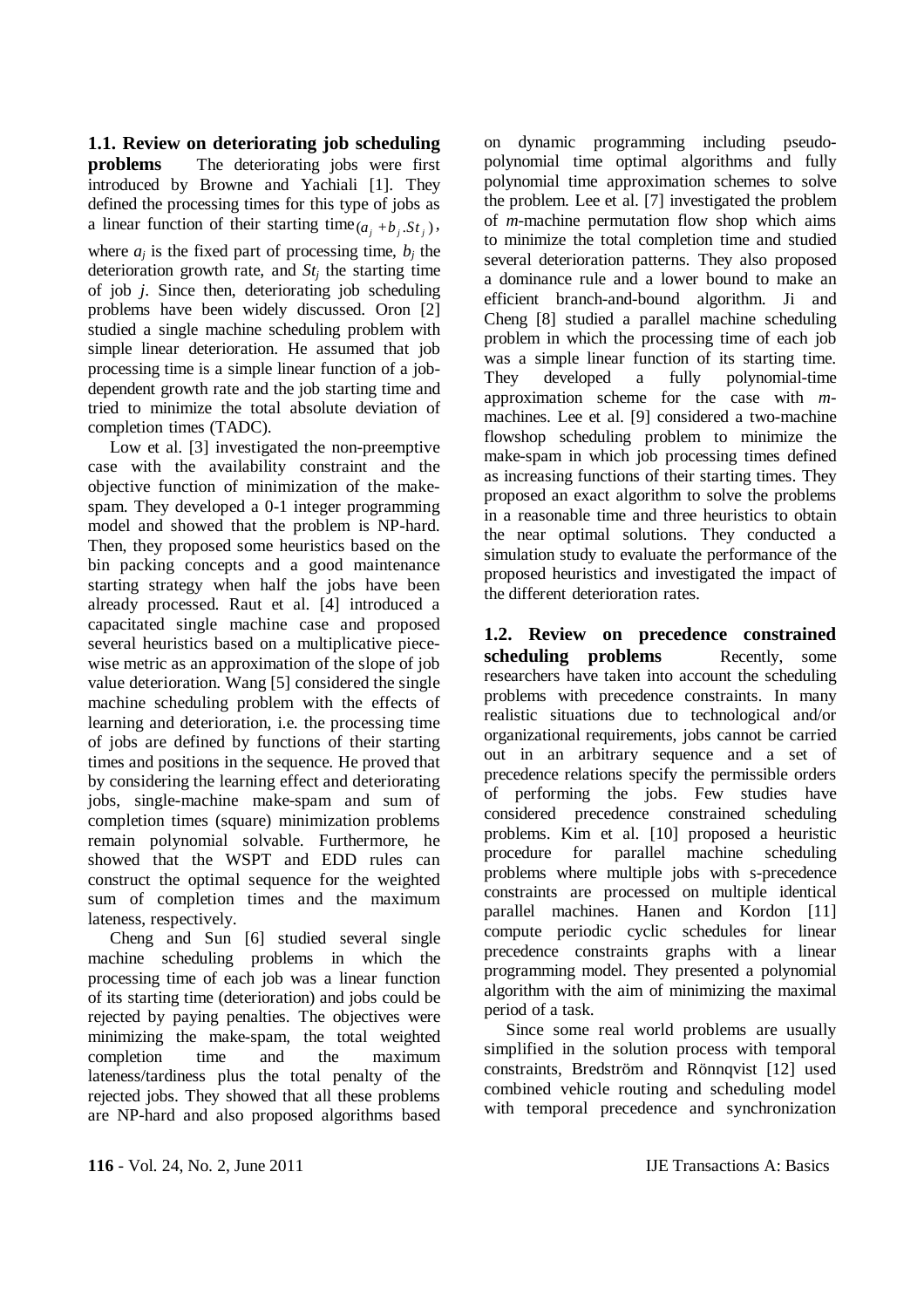constraints. They compared a direct use of a commercial solver with a proposed heuristic method. Giroudeau et al. [13] presented a scheduling approximation to schedule unitary tasks with precedence constraint and large communication delays. They used a polynomialtime approximation algorithm.

Lo et al. [14] proposed a modified ant colony optimization approach to solve the scheduling problems with precedence and resource constraints. Cakar et al. [15] used genetic algorithm (GA) and simulated annealing (SA) method for minimizing the mean tardiness, when jobs with *n*-number of precedence constraints are assigned on *m*-number of parallel robots. They showed that GA gives better results than SA. Pedersen et al. [16] developed a solution method for minimizing make-spam of a practical largescale scheduling problem with elastic jobs. They presented a new method to approximate the server exploitation of the elastic jobs, while the jobs are processed on three servers and restricted by precedence constraints, time windows and capacity limitations. They solved the problem using a tabu search algorithm.

Lushchakova [17] suggested an  $O(n^2)$  algorithm for a scheduling problem with two identical parallel machines, equal processing times and precedence constraints. Coll et al. [18] introduced a new integer programming formulation for the problem of multiprocessor scheduling under precedence constraints. Ramachandra and Elmaghraby [19] developed a binary integer program (BIP) and a dynamic program (DP) for sequencing precedence related jobs on two machines problem and then proposed a genetic algorithm (GA) for solving different problem sizes.

In this paper, single machine scheduling problem with deteriorating jobs and precedence constraints between jobs are studied. Due to the existence of precedence constraints, some jobs are not available at time zero. In other words, a job is available when all of its predecessors have been processed. On the other hand, jobs deteriorate while waiting to be processed. The earliest available time of job  $j$  is defined as the minimum completion time of all predecessors, if the predecessors are processed before it. Thus, the earliest available time of each job should be computed firstly, and then the results are used to

determine a sequence for the jobs with the aim of minimizing the make-spam.

The paper is organized as follows. In Section 2, the problem is defined, the assumptions and notations are introduced, and the mathematical formulation of the model is developed. In Section 3, a numerical example is provided to elaborate the performance of the proposed model. Finally, Section 4 is devoted to conclusions and recommendations for future works.

# **2. PROBLEM DESCRIPTION**

Let there be *N* jobs,  $J_1, J_2, ..., J_N$  in the presence of precedence relations between jobs. The earliest starting time (available time) of each job is dependent on its predecessors. The processing time of each job is defined as  $p_i = a_i + b_i$ .  $(St_i - Es_i)$ , where  $a_i$  is the fixed part of the processing time,  $b_i$ is the growth rate of the deterioration,  $St_i$  is the starting time of job  $j$ , and  $E_s$  is the earliest starting time of job *j*. According to the above-mentioned relation, when there is a delay in starting time of a job, the processing time of that job increases. Due to the existence of precedence constraints (sprecedence), a successor cannot be processed before all its predecessors are performed completely.

**2.1. Assumptions** The addressed problem in this paper is characterized as follows:

- 1. As mentioned before, the processing time of each job is defined as:  $p_i = a_i + b_i (St_i - Es_i)$ .
- 2. The jobs are dependent on each other.
- 3. The deterioration growth rate is independent of the machines.
- 4. The earliest starting time of job *j* (*Esj*) is the minimum total completion time of all its predecessors, if only these jobs are processed before job *j*. In fact, the earliest start time for each job is calculated separately and it assumes that just all the predecessors of that job are done before.
- 5. No job preemption is allowed.
- 6. Two dummy jobs are defined, one of them is assigned to the first sequence, and the other is assigned to the last sequence. The processing time of these jobs is zero.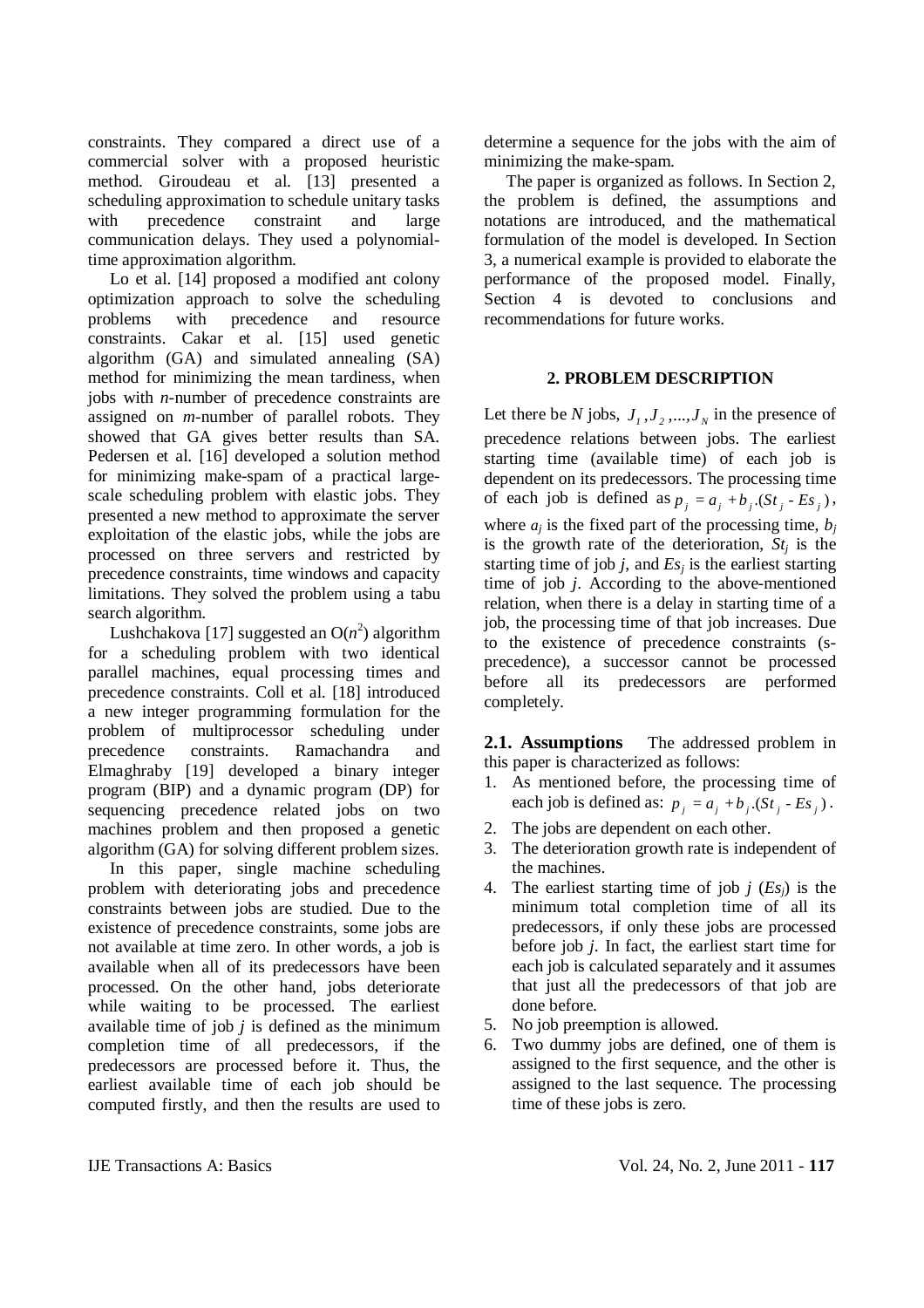2.2. **Notations** Before the mathematical formulation is presented, we introduce the following notations:

- *N* the number of all jobs
- $n_i$  the number of predecessors of job  $i$
- $Ep_i$  set of immediate predecessors of job *i*
- *Jp* set of jobs that have predecessor
- *Apr(i)* set of all predecessors of job *i*
- *i*, *j*  $j \in \{0, 1, ..., N + 1\}$  designate the job. Job 0 and job *N*+1 are dummy jobs, which are always at the first and at the last sequence positions, respectively.
- *St<sub>i</sub>* starting time of job *j*,  $j \in \{0, 1, ..., N + 1\}$
- $p_i$  processing time of job  $j$ ,  $j \in \{0, 1, ..., N + 1\}$
- *C<sup>j</sup>* completion time of job *j*
- $b_i$  the growth rate of the processing time of job *j*
- *a<sup>j</sup>* fixed part of the processing time of job *j*
- $E_s$ <sup>*j*</sup> the earliest starting time of job *j*
- *M* a large positive number

Decision variable

$$
x_{ij} = \begin{cases} 1 & \text{if job } j \text{ immediately follows job } i \\ 0 & \text{otherwise.} \end{cases}
$$

**2.3. Mathematical formulation** According to the aforementioned notations, we have the following formulation:

Objective functions

$$
\mathsf{Min}\,Z_{i} = \sum_{j=0}^{N+1} \sum_{i=0}^{N+1} (x_{ij} \times p_{j}) \tag{1}
$$

Min 
$$
Z_2 = \sum_{g=0}^{n_g+1} \sum_{r=0}^{n_r+1} (x_{rg} \times p_g)
$$
 (2)

*f* ∈ *Apr*<sub> $(r)$ </sub> *,*  $g$  ∈ *Apr*<sub> $(q)$ </sub>

Subject to  
\n
$$
\sum_{i=0}^{N+1} X_{ij} = 1
$$
\n(3)  
\n $j = 1, 2, ..., N + 1, i \neq j$ 

$$
\sum_{j=1}^{N} X_{i \cdot 1, j} = 1
$$
\n
$$
i = 1, 2, ..., N + 1, i \neq j + 1
$$
\n(4)

$$
\sum_{i=1}^{N} X_{i0} = 0
$$
 (5)

$$
St_j + M(1 - x_{ij}) \ge C_i \tag{6}
$$

 $i, j = 1, 2, ..., N + 1, i \neq j$ 

$$
p_j = a_j + b_j \times (St_j - Es_j)
$$
  
\n
$$
j = 1, 2, ..., N + 1
$$
\n(7)

$$
C_j \geq St_j + p_j
$$
  
\n
$$
j = 1, 2, ..., N + 1
$$
\n(8)

(9)

$$
Sti \ge pr + Str
$$
  

$$
r \in Epi, i \in Jp
$$

$$
Sto = 0, ESN+1 = 0, ESo = 0
$$
  

$$
Co = 0
$$
  

$$
Ci, Stj, Pj \ge 0
$$
  

$$
xij \in \{0,1\}
$$

In the above model, Relation (1) is the objective function that aims to minimize make-spam. Relation (2) is used to compute the earliest starting time of each job. Constraint (3) guarantees that always one job, job *i*, is assigned before job *j*. Constraint (4) states that each job (except the last job), immediately is followed by one job, job *j*. Constraint (5) ensures that a dummy job  $(i=0)$  is assigned to the first sequence position. Constraint (6) states that if job *i* is followed by job *j*, the starting time of job *j* will be greater than or equal to the completion time of job *i*. Relation (7) calculates the processing time of each job via a linear function of starting time, fixed part and the growth rate of its processing time. Constraint (8) expresses that the completion time of each job is at least equal to the sum of its starting time and

**11E** Transactions A: Basics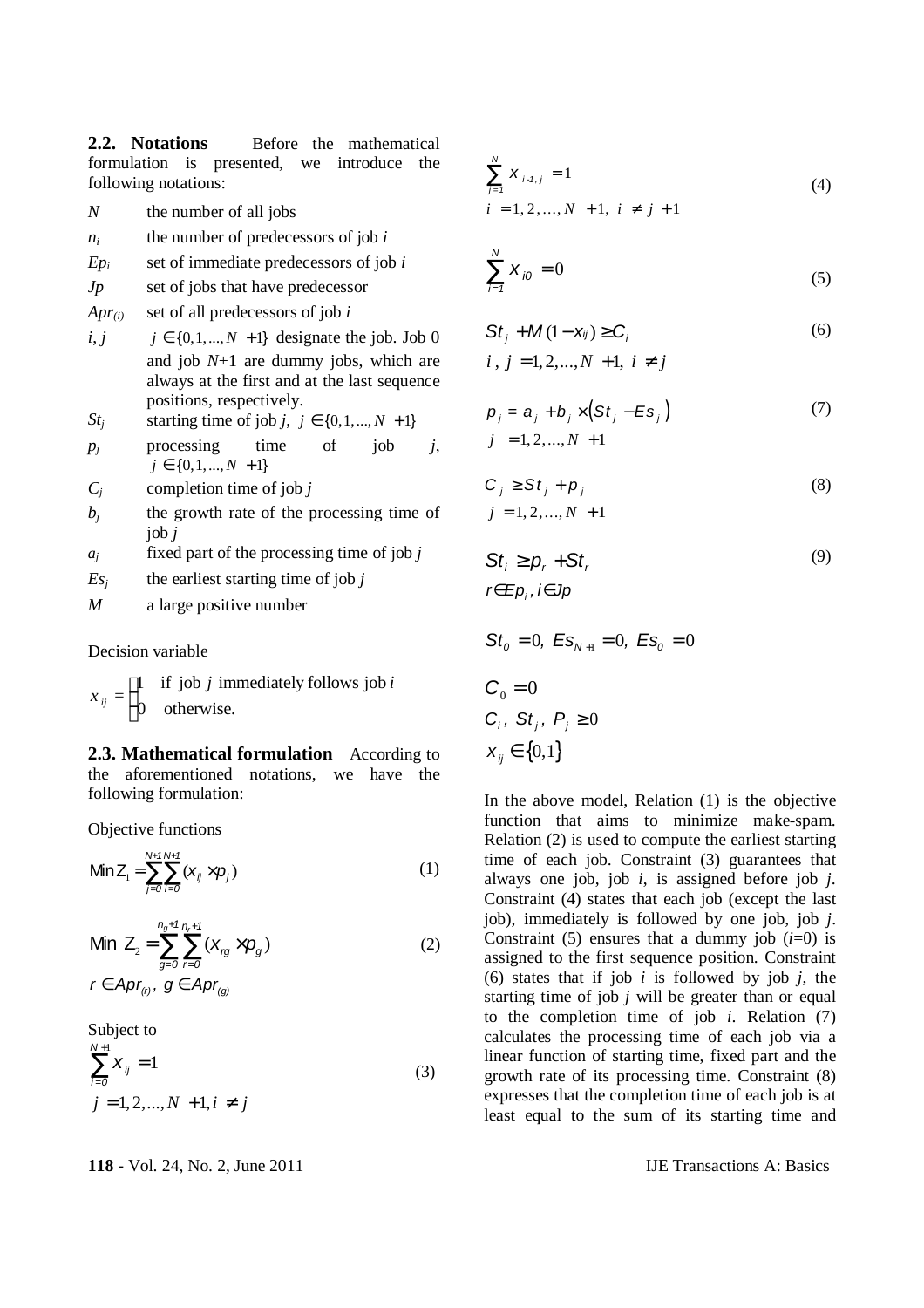processing time. Constraint (9) ensures that the staring time of each job is greater than or equal to the completion time of its predecessors.

Note that, by considering  $n_i$  as the number of predecessors of job *i,* the earliest starting time of that job is computed in the first step (Step 1). The obtained results of Step 1 are used as input data to compute the earliest starting time of all jobs. Then, the best sequence of jobs is determined to minimize the make-spam (Step 2).

**2.4. Solution procedure** In this subsection, the solution procedure of the problem is described with a flowchart given in Figure 1. In the first step of the single objective model, the earliest starting time of all jobs are calculated separately. This step is divided into several stages on the basis of the number of existing jobs. In each stage while calculating the earliest starting time of job *i*, a detailed sub-problem from the basic original problem is constructed in which the existing jobs are direct or indirect predecessors of job *i* with the objective function of make-spam. The optimum make-spam of the sub-problem is obtained when job *i* is performed at the earliest starting time in the sequence. Then in step 2, the calculated earliest starting time of all jobs is assigned to Relation (7) and the model proceeds to obtain the optimum value of make-spam for the basic original problem. Next section gives a numerical example to clearly demonstrate the solution process.



**Figure 1**. Flowchart of the solution procedure.

# **3. NUMERICAL EXAMPLE**

This section presents a numerical example with 8 jobs to clarify the developed model and the solution process. The corresponding precedence graph is given in Figure 1. The aim is to assign these jobs in a sequence so that the make-spam of the problem is minimized. The earliest starting time of jobs with no predecessor is 0. For example as it is shown in Figure 2, job 1 has no predecessor; therefore, its earliest starting time is 0. Tables 1 and 2 report the input data of the problem. Table 3 presents the results of the first step. For example in stage 5, only the predecessors of job 6 are considered and a sequence with the aim of minimizing total completion time is determined by considering the earliest starting time of jobs.



**Figure 2**. Precedence diagram for a numerical example with 8 jobs.

|  |  | <b>TABLE 1. The Fixed Part of the Processing Time <math>(a_j)</math>.</b> |  |  |
|--|--|---------------------------------------------------------------------------|--|--|
|--|--|---------------------------------------------------------------------------|--|--|

| Job No. | $1 \t2 \t3 \t4 \t5$ |  |                | 6 |  |
|---------|---------------------|--|----------------|---|--|
|         |                     |  | $\overline{3}$ |   |  |

**TABLE 2. The Growth Rate of the Processing Time (***bj***).** 

| Job<br>No. |                                           |  | $1 \t2 \t3 \t4 \t5 \t6 \t7 \t8$ |  |  |
|------------|-------------------------------------------|--|---------------------------------|--|--|
|            | $b_i$ 0.25 0.3 0.45 0.5 0.25 0.4 0.65 0.7 |  |                                 |  |  |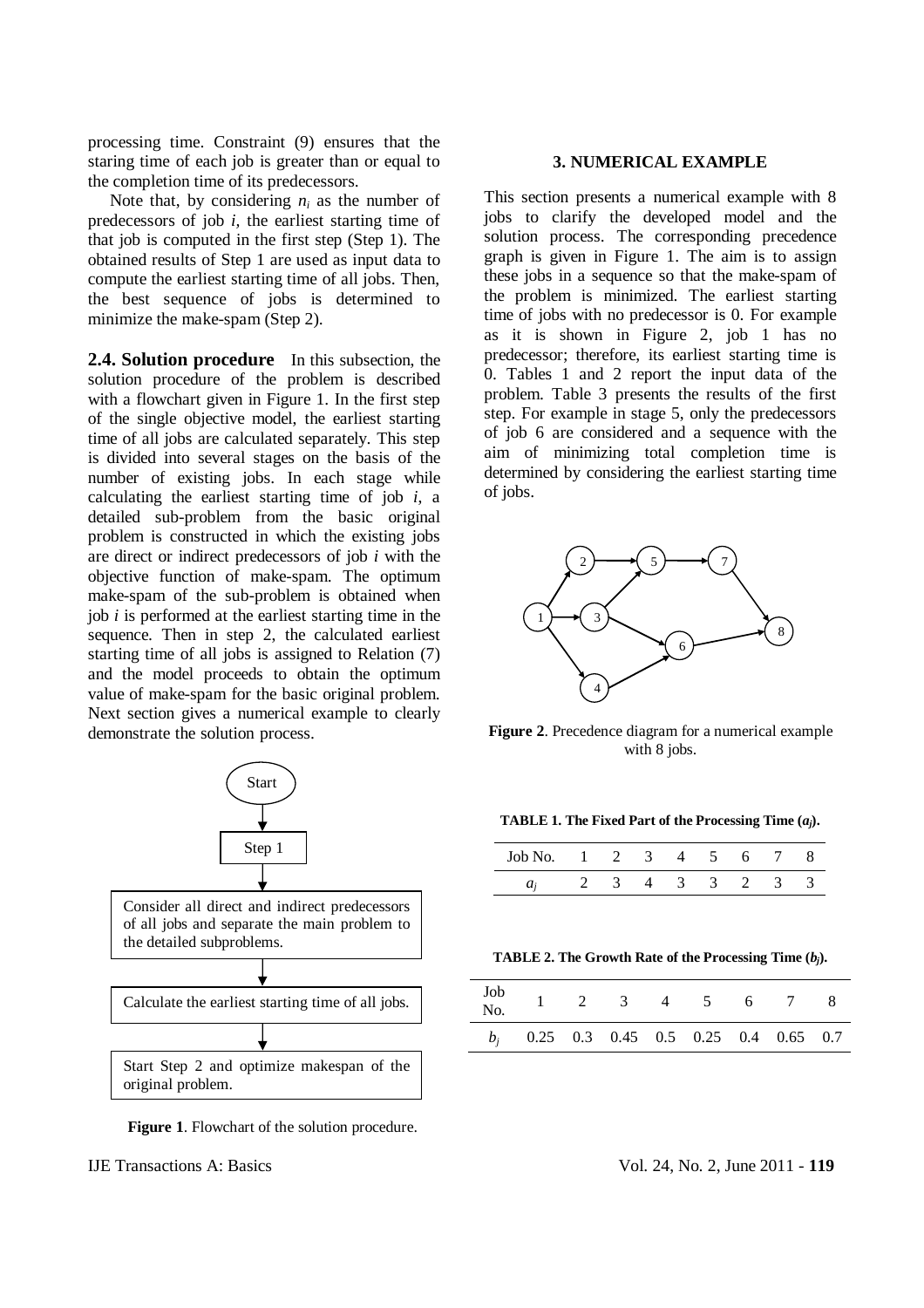**TABLE 3. The Results of Step 1.**

|       | The sequence of                                                                                                              | Value of       | Job |
|-------|------------------------------------------------------------------------------------------------------------------------------|----------------|-----|
| Stage | all predecessors of job i                                                                                                    | Es             | i   |
| 1     | $d_0 \rightarrow 1 \rightarrow d_2$                                                                                          | $\mathfrak{D}$ | 2   |
| 2     | $d_0 \rightarrow 1 \rightarrow d_2$                                                                                          | 2              | 3   |
| 3     | $d_0 \rightarrow 1 \rightarrow d_2$                                                                                          | 2              | 4   |
| 4     | $d_0 \rightarrow 1 \rightarrow 2 \rightarrow d_3$                                                                            | 5              | 5   |
| 5     | $d_0 \rightarrow 1 \rightarrow 4 \rightarrow 3 \rightarrow d_4$                                                              | 10.35          | 6   |
| 6     | $d_0 \rightarrow 1 \rightarrow 3 \rightarrow 2 \rightarrow 5 \rightarrow d_5$                                                | 14.5           | 7   |
| 7     | $d_0 \rightarrow 1 \rightarrow 4 \rightarrow 3 \rightarrow$<br>$6 \rightarrow 2 \rightarrow 5 \rightarrow 7 \rightarrow d_s$ | 34.52594       | 8   |

In the solution procedure, two dummy jobs are defined: one is for the first sequence and the other is for the last sequence so that the model would be defined correctly. In order to demonstrate the solution procedure clearly, the precedence diagrams of stages 5, 6 and 7 are illustrated in Figures 3-5, respectively. Tables 4 and 5 show the final results of the model. In this paper, all models have been solved using optimization software LINGO 8.0.



**Figure 3**. Precedence diagram of stage 5.



**Figure 4**. Precedence diagram of stage 6.



**Figure 5**. Precedence diagram of stage 7.

**TABLE 4. The Final Results of the Model.** 

| Job                         | Starting time of job $(i)$ | Processing time of job $(j)$ |
|-----------------------------|----------------------------|------------------------------|
| 1                           |                            | 2                            |
| $\mathcal{D}_{\mathcal{L}}$ | 12.35                      | 6.105                        |
| 3                           | 5                          | 5.35                         |
| 4                           | 2                          | 3                            |
| 5                           | 18.455                     | 6.36375                      |
| 6                           | 10.35                      | 2                            |
| 7                           | 24.81875                   | 9.707187                     |
| 8                           | 34.52594                   | 3                            |

**TABLE 5. Optimum Sequence of Jobs and Corresponding Make-spam.** 

| The optimum sequence of jobs |
|------------------------------|
|                              |

 $d_0 \rightarrow 1 \rightarrow 4 \rightarrow 3 \rightarrow 6 \rightarrow 2 \rightarrow 5 \rightarrow 7 \rightarrow 8 \rightarrow d_0$ 

The value of objective function (makespam)

37.52594

# **4. CONCLUSIONS AND FUTURE WORKS**

Single machine scheduling is the process of assigning a group of jobs to a single machine or resource. The jobs are arranged so that one or more performance measures may be optimized. This problem has been widely enriched over the past few years with many realistic approaches and much effort has been made to reduce the distance